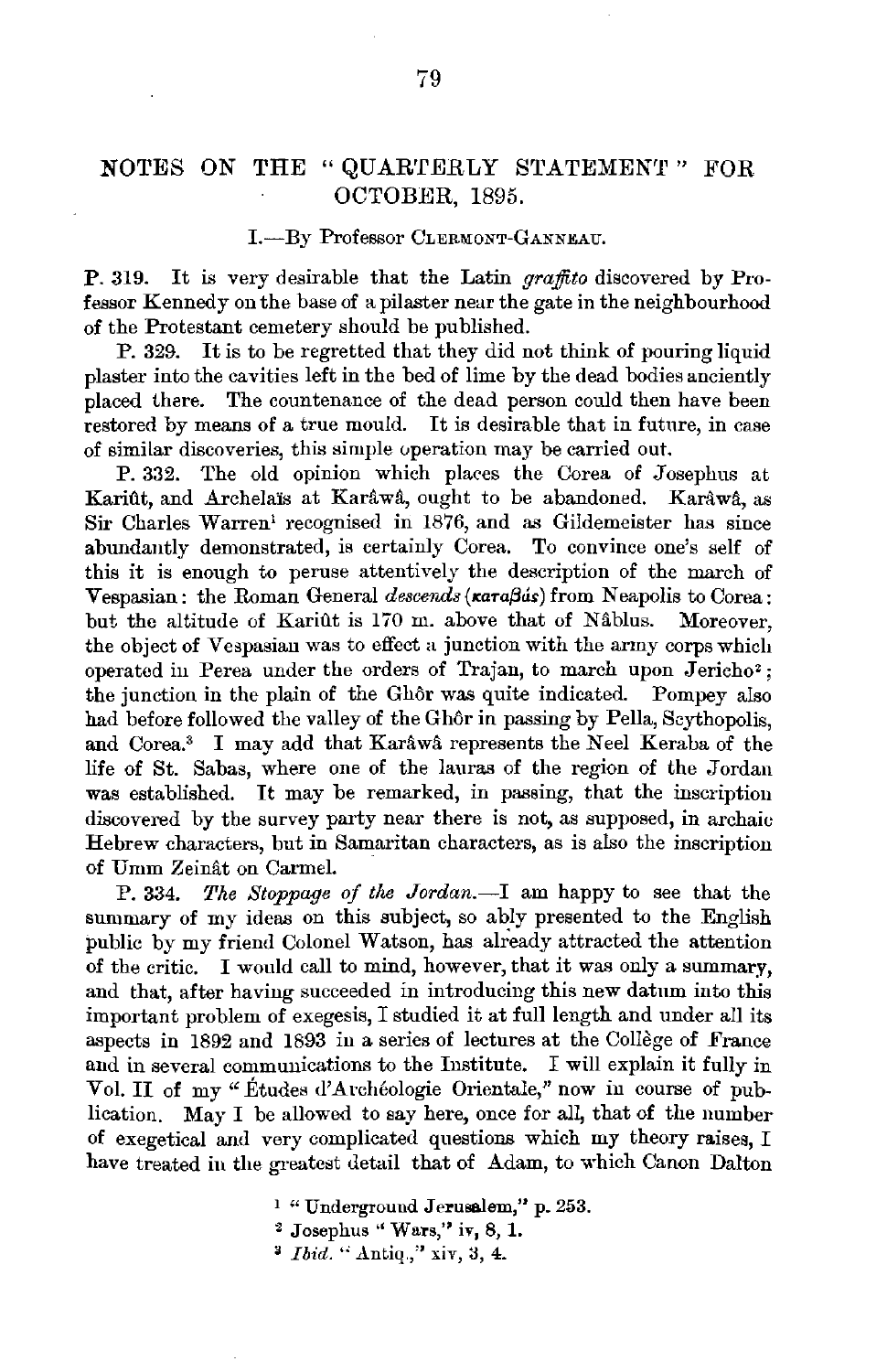and Mr. Stevenson allude, particularly the literal comparison of the Hebrew text with the Greek version of Josh. iii, 16. It would take too long to develope my views on this point here. I will limit myself to saying that the question is still much more complicated than these attempts at exegesis, perhaps a little hasty and based on a mere cursory view of a system, which is not yet known in its entirety, would make us believe. It is thus, for instance, that I arrive at the conclusion that our town of Adam-Dâmieh is in reality mentioned again-and always with Zarethanin a distorted passage where its existence has not been suspected. 1 Kings vii, 46 (and likewise in the parallel passage, still more distorted, of 2 Chron. iv,  $17$  :-

" And he cast them, האדמה (בעבי) האדמה, in the clay ground between Succoth and Zarethan." I propose the very paleographic correction : במעבר (ה) במעבר (il) **'**at the ford of Adamah." But I cannot engage in this discussion here. I beg only that before any definite judgment is passed on my ideas I may be permitted to explain them fully.

P. 338. Mr. Birch reproaches me with having doubted, after many others, the identity of Khureitftn and the Cave of Adullam. I refer him to Tobler. Without desiring to go to the bottom of the topographical question and to examine to what point Mr. Birch's onomastic comparison of Khureitûn and Etam can be received, I permit myself to remark that one at least of his objections against the etymology of Khureitun  $=$  $X$ apirov has not the force which he attributes to it. He considers that if it referred to a holy personage the name ought to be Mar Khureitûn; but *Mar* is not so necessary as he appears to believe in this kind of toponymes; for instance, Deir Dosi (Theodosius), Kh. Biar Luka (Luke), Deir Murkos (Mark), Deir Bulos (Paul), Deir Sem'ân (Simeon), Deir Futros (Peter), Deir Hanna (John), Deir Aiyub, &c.

Pages 349 and 353. The Nabatean inscriptions copied by Mr. Ewing, as also the preceding ones, pp. 57 and 157, are inedited. I have been able to decipher some words, but squeezes will be indispensable, the copies given being too imperfect.

P. 350, No. 174. Instead of *Zevs* 'Aφαθηνε(vs) προκοπην 'Αρχελάω 'Iou'Auos would it not be better to read : Zeu Σaφaθηνέ! *προκοπην* 'Αρχελάφ 'Iov $\lambda$ iov. "Zeus Saphatenian (accord), benefit to Archelaus, son of Joulios." The vocative accounts for this elliptical form. The last *v* of 'Iovkiov is supplied by the copy, very defective as to the rest, of Mr. Löytved, which I published in 1884. The topical surname of Zeus, *Saphathenos,* obtained by this reading has a true Semitic physiognomy. It is, perhaps, connected with some locality named Sapha or Saphath, or more probably with a region the name of which may be preserved in that of *Safa,* north-east of Bostra.

**P.** 353, No. 183. Already known by the much better copies of Wetzstein, Porter, and Waddington (No. 2286). The transcription proposed here requires to be modified and completed at several points.

P. 354, No. 186. Since about two years I have been in possession of a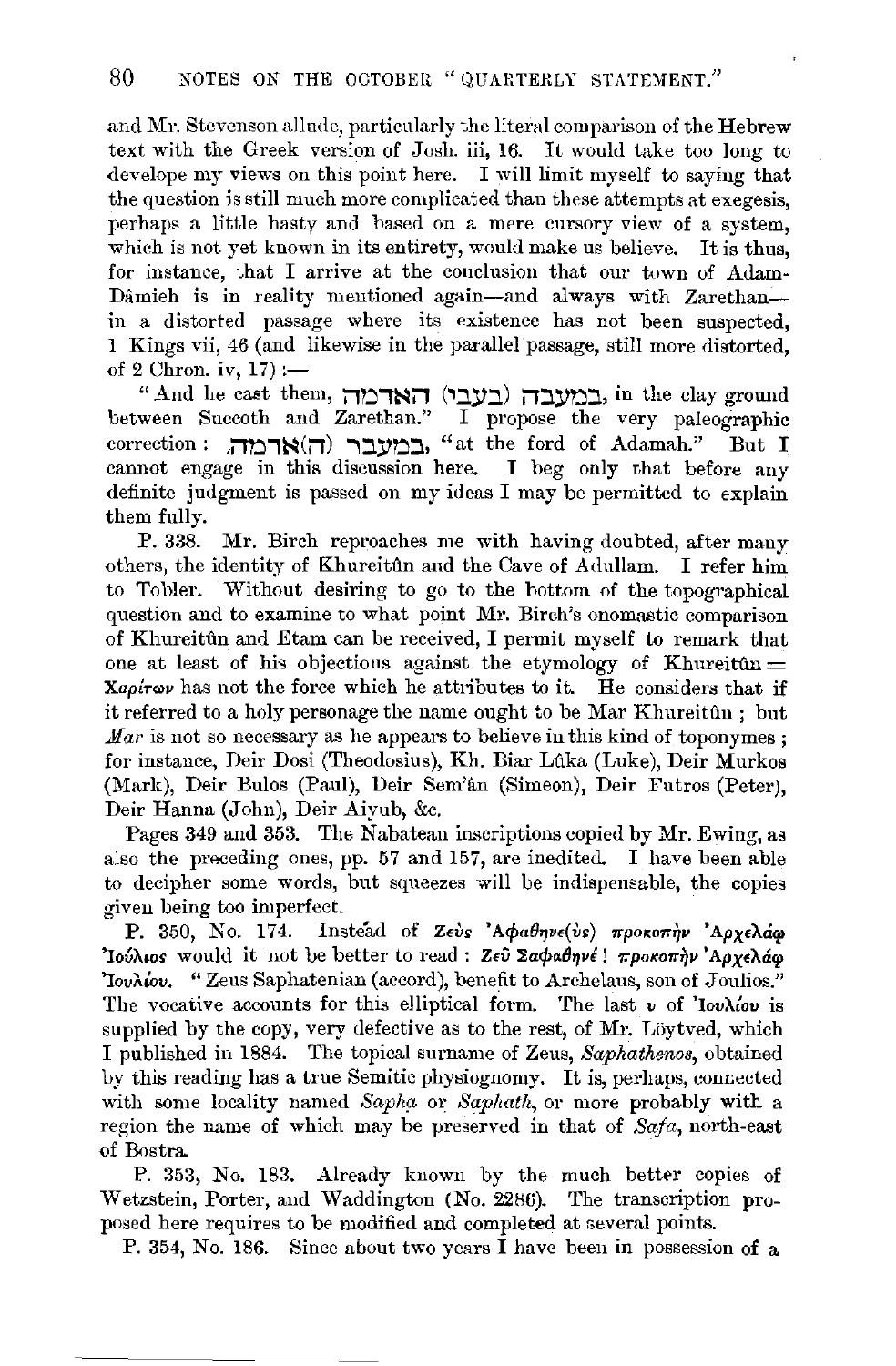$_{\rm{mod}}$  squeeze of the inscription of Seffurieb, which admits of a more satisfactory decipherment. This difficult inscription is very interesting. I hope to publish it shortly. The personage is a *Sclwlasticus,* son of Aetios.

Below are a few brief remarks upon the other inscriptions collected by Mr. Ewing in the Hauran and published in previous numbers of the *Quarterly Statement :-*<br>Nos. 6 and 30.

I have before shown ("Recueil d'Archéologie Orientale," I, p. 8, *et seq.)* that the era of Damascus is no other than that of the Seleucids, but with a different point of departure for the commencement of the year-the vernal equinox instead of the 1st of October. It is indeed a difference of the calendar rather than of the era.

No. 9. Published by me *(op cit.,* p. 5, No. 3).

No. 13. *'AßdaAovapov* should perhaps read 'Aßdadov'o)apov, Abdadusares, "servant of Dusares" (cf. אבדדושבא) in the Nabatean inscriptions of Sinai).

No. 22. Perhaps Γαφαρα.

No. 35, 1. 3.  $[M]$  $d\lambda$  yos?

No. 46. φιλω<sup>[</sup>ναίου] ' as in Nos. 39 and 40.

No. 55.  $r_{\text{avrov}=son}$  of Gautos, Nabatean proper name already known, in place of *[[avrou*; appears in the inscriptions of Sinai and of Mada'in Saleh under the form **1111:17·** 

No. 61.  $\theta \epsilon \hat{\omega}$  MakelyaBov is not a god called Maleichathou, but the god adored by the person called Maleichathos. Examples of this form are numerous in the Greek epigraphy of the Hauran, and it recurs in the Nabatean inscriptions.

Aboos is a Nabatean proper name widely spread (117718 Ausou, "a gift"), which has nothing to do with 'Ingous.

No. 77. At the commencement of line 2 read : شربله  $\mathbb{I}$  testify " or " testify " (imperative).

No. 78, 1. 1. Perhaps the known formulæ  $XMT$ <sup>?</sup> Add the date:  $\epsilon r(\text{ous}) \kappa \zeta'$ , "the year 27," inscribed in the ear of the cartouche, and probably to be completed like No. 79, as  $\lceil r \rceil \kappa \zeta' = 327$ .

No. 79A. Read *Baypabos* instead of *Baypaboos*; the last character, whatever it may be, should be put to the commencement of the patronymic which follows, which may perhaps be restored as  $\Sigma \epsilon \lambda \omega u \nu \omega \hat{\nu} = \Sigma \lambda \omega u \nu \omega \hat{\nu}$ . Silvanus.

No. 89. Already published by me *(op cit.,* p. 11, No. 8).

Nos. 102 and 103. The characters are certainly Arabic.

No. 153. A word is needed to designate the edifice; perhaps vuou at the end of line  $2 \left( ? \right)$ 

No. 157. This is No. 2291 of Waddington. It should be read:  $\ldots$ . Jovis, G. Jul(ius) [Maxi]mus vet(e)ran(us), qui snb ambos militavit, fecit.

F